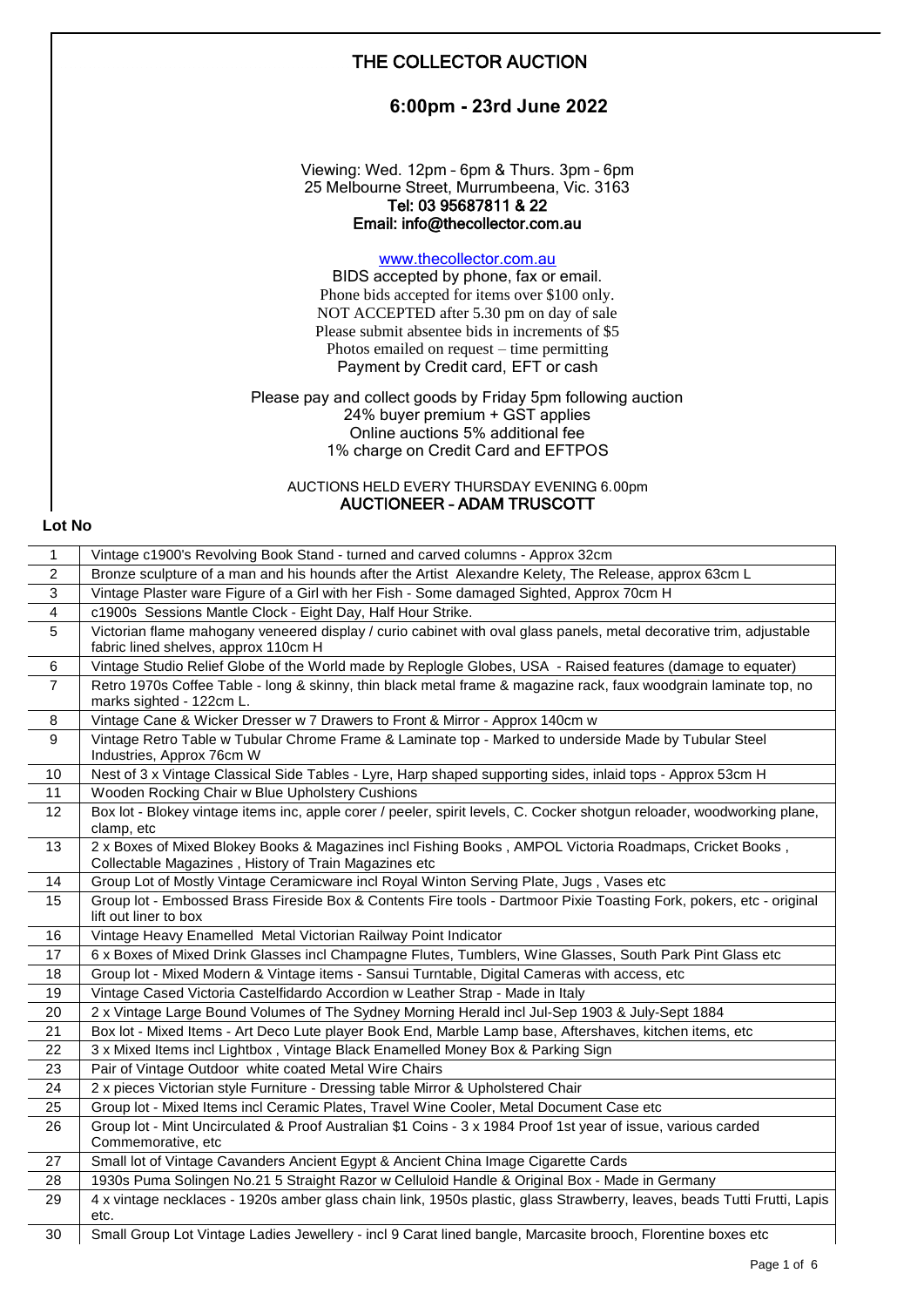| 31       | Group lot - Mint uncirculated & Proof commemorative Australian Coins & Medallions - 50c pieces, Our Legends 100<br>years of Anzac, etc                                                                     |
|----------|------------------------------------------------------------------------------------------------------------------------------------------------------------------------------------------------------------|
| 32       | Small vintage turned wooden Barrel with plaque to front - From the Timber of HMS Worcester launched Portsmouth<br>1860 - 5.5cm H.                                                                          |
| 33       | 2 x c.2017 Mint Australian Coins - Gold plated 1927 Canberra Florins - both mint on cards                                                                                                                  |
| 34       | Group lot - mostly Australian Royal Mint boxed proof coins inc, 2011 \$10.00 Gold (99.99%), 1988 \$2.00 Silver, 2011<br>\$1.00 Silver, 1990 \$10.00 Silver Birds of Aust and a silver Maria Theresa Thaler |
| 35       | Group lot silver jewellery - Butterfly wing brooch, bangle, cross pendant on chain, 6 rings set with various stones, 2 x<br>pair earrings, frogs etc.                                                      |
| 36       | Group lot Australian Currency Royal Australian Mint & Reserve Bank - Ram Rolls 5 x \$1 & 1 x 50 cents                                                                                                      |
| 37       | Vintage Large Metal Tip Top Bread Sign - Approx 210cm W                                                                                                                                                    |
| 38       | Vintage 1970s Green Marvel 9-M Speed-o-Print Photo Copier                                                                                                                                                  |
| 39       | Vintage Multi Coin Payphone made by Pay Phone Australia                                                                                                                                                    |
| 40       | 2 x Vintage Horse Saddles - Stirrups, strapping, etc                                                                                                                                                       |
| 40.1     | Box lot of Vintage LP & Single Vinyl Records incl Cabaret, Airport Love, Showboat, The Sea Hawk                                                                                                            |
| 41       | 2 x Modern Dyson Vacuum Cleaners incl Dyson DC50 Multi Floor Vacuum & DC19 Bagless Multifloor Cylinder<br>Vacuum                                                                                           |
| 41.1     | Outdoor Modern Single Hammock w Metal Frame - Approx 230cm W                                                                                                                                               |
| 42       | 2 x boxes mixed items - Victorian & other Pretty China, Ceramic Figure set, 2 x Cornish Serpentine stone carved<br>Lighthouses, etc                                                                        |
| 43       | Heavy Block & Tackle K-75 1 to 5 ton Block Chain - Made in Japan                                                                                                                                           |
| 44       | Box lot of Jazz 45rpm Singles & 78rpm rpm Records incl Dave Brubeck Quartet, Bill Haley & His Comets, Kenny Ball,<br>Ella Fitzgerald etc                                                                   |
| 45       | Box Lot Framed Pictures - incl c1870's Chromolithograph, signed and titled - 'Entrance to the Zuyder Zee'                                                                                                  |
| 46       | 2 x Vintage Boxed Appliances incl Semak Vitamizer & Boxed Massager                                                                                                                                         |
| 47       | Box Lot of Mixed Bloke Items incl Spin Fishing Reels, Side Cast Reel, Leather Pouch etc                                                                                                                    |
| 48       | 3 x Outdoor Items incl Folding Directors Chair marked David Crombie, White metal Plant Stand & Pair of white metal<br>flower pots                                                                          |
| 49       | 2 x Boxes Vintage & Modern Craft Items - incl Patons knitting books, Fabric Screen Printing guide, heaps of unopened<br>cards, fabric etc                                                                  |
| 50       | Group Lot of Mixed Items incl Framed Pics, Oil Lamp, Singer Sewing Machine Parts, St Kilda Football Club Scarves<br>etc                                                                                    |
| 51       | Group Lot of Mixed Items incl Boxed School Chalk, Car Audio Amplifier, Two Up Set, Various Homewares etc                                                                                                   |
| 52       | Small Lot of Vintage Yamaha Hi-Fi Equipment incl R-5 Receiver, PF-20 Turntable, K-220 cassette Deck & Pair of<br><b>Heavy Floor Speakers</b>                                                               |
| 53       | 3 x Retro Chairs incl Pluto Leather Chair w Steel Frame & Pair of Martela Oy Super Kilta Scandinavian Blue Chairs -<br>Some Fading Colour to the pair                                                      |
| 54       | Vintage Singer Treadle Sewing Machine Table w Carved Drawers & Sewing Machine to Interior                                                                                                                  |
| 55       | Vintage Wooden Cased BTH Gramophone w Bakelite Tone Arm & Small case of 78 rpms                                                                                                                            |
| 56       | Box lot of Mixed CD albums incl Janes Addiction, Primus, Interpol, Frank Zappa, PULP, Kings of Leon, Bloodhound<br>Gang etc                                                                                |
| 57       | Vintage Cased Portable Collaro Gramophone Player w Rothermel Tone Arm                                                                                                                                      |
| 58       | 3 x Vintage Mixed Items incl Film Hand Winder w Metal Canister, MHC Metal Desk Fan & Fuel Tank to fit Harley<br>Davidson motorbike (leaky)                                                                 |
| 59       | Artist Unknown Framed c.1980s Colour Screen-print - Nude Study - Unsigned - 58x35cm                                                                                                                        |
| 60       | Box lot inc, brass umbrella shaped umbrella stand a quantity of oversized light bulbs                                                                                                                      |
| 61       | 2 x Boxes - Mixed items - Sewing basket & contents, Hornby O Gauge rolling stock, dolls, pretty china, etc                                                                                                 |
| 62       | 3 x Boxes of Vintage Vinyl 45 rpm Singles & EPs incl Elvis Presley, The Beatles, Billy Thorpe & the Aztecs, The<br>Yardbirds, Joe Cocker, Ram Jam etc                                                      |
| 63       | Group lot Vintage Books & Magazines - incl 3 x 'The Model Engineer and Electrician' books (dated 1911, 16, 17), Look<br>and Learn Mags etc                                                                 |
| 64       | Box lot Mixed Vintage Comics incl The Phantom, Disney Mickey Mouse & others, DC, Marvel, Planet Comics, X-Men,<br>etc                                                                                      |
| 65       | 3 x Items incl Bentwood Chair, Carved Pedestal & Cased Sewing Machine                                                                                                                                      |
| 66       | Vintage Retro metal ceiling eyeball light fixture on a track- orange grey and yellow                                                                                                                       |
| 67       | 2 x Vintage Ride on Kids toys incl Handmade Wooden Billycart & vintage style of peddle car                                                                                                                 |
| 68<br>69 | Group lot Price Guides & Reference Books - Collectibles, glass, antiques, toys, etc<br>Group of Ramsays Architectural and Engineering Catalogues - 2 x Series 70 (Vol. 1&2) - 2 x Series 80 (Vol. 1&2) -   |
| 70       | Series 90 (Vol 1)<br>Group lot of Vintage Enid Blyton Books inc Adventures of the wishing chair, Happy House Children, A Book of Fairies                                                                   |
| 71       | etc<br>4 x Vintage Books incl 2 x Books on Albert Einstein, Book on Early Domestic Architecture of Connecticut & France<br>from the Air Book                                                               |
| 72       | Box lot Automotive, Industrial Catalogues & Handbooks - incl 6 x McPherson's Catalogues, Repco Automotive<br>Catalogue, etc                                                                                |
| 73       | Lot of Vintage & Modern Ceramics incl Ginger Jars etc                                                                                                                                                      |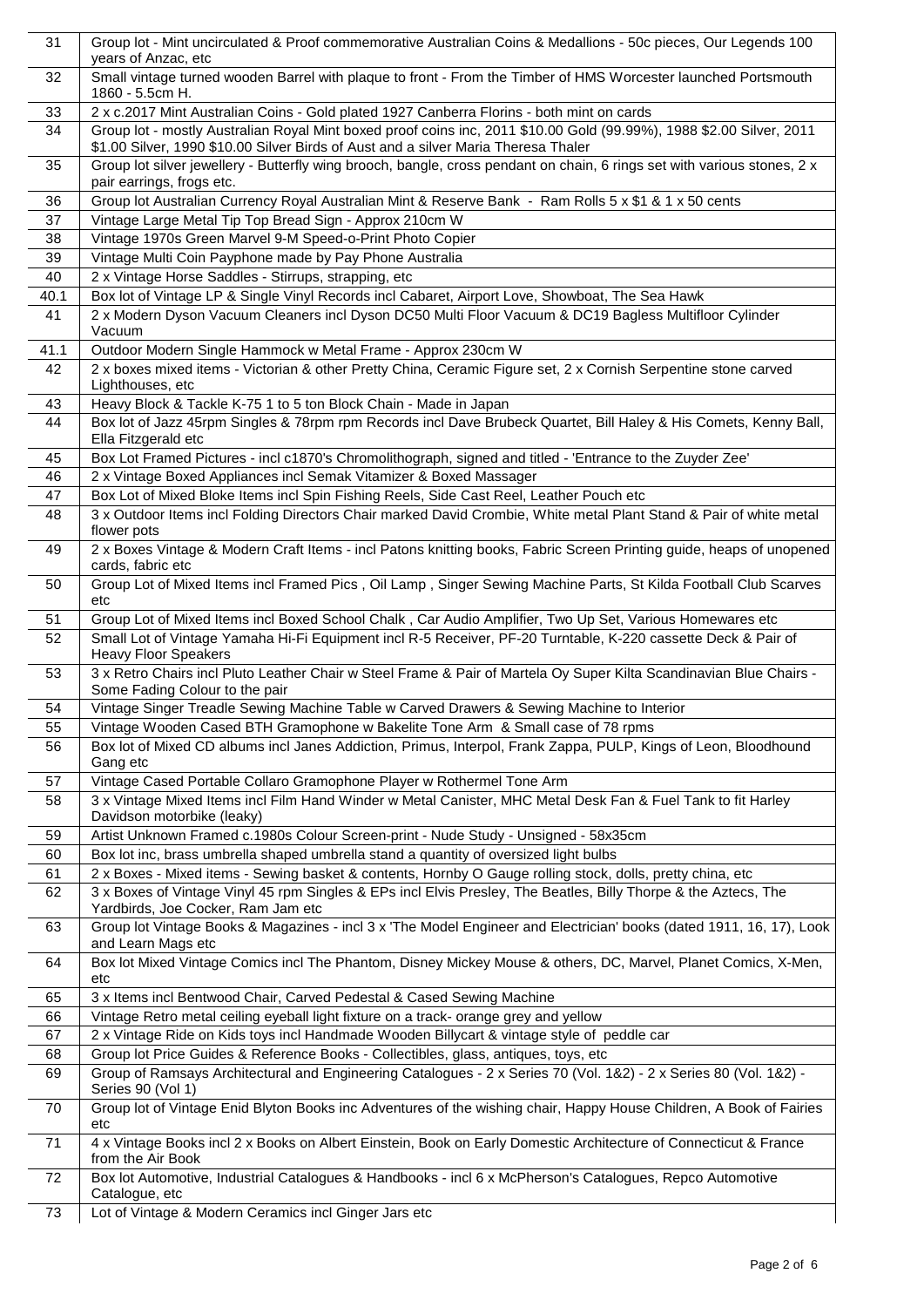| 74        | 3 x Framed Decorative Oil Paintings signed J Jackson - Central Australian Landscape, Still Life + Lake Scene - all<br>signed, 1 dated 1970 - various sizes, largest = 29.5x39.5cm                                                                             |
|-----------|---------------------------------------------------------------------------------------------------------------------------------------------------------------------------------------------------------------------------------------------------------------|
| 75        | Group lot - Victorian Ceramic serving China & Epns items - large EP Ice Bucket, Blue & White lidded tureen marked to<br>base, etc                                                                                                                             |
| 76        | Small lot - mostly coffee making items inc, Italian Aluminium stove top percolators and a EPNS hot water pot                                                                                                                                                  |
| 77        | Small Lot of Vintage Mixed Cigarette Cards incl Images such as Oil Paintings, Bird Eggs, British Navy etc                                                                                                                                                     |
| 78        | Lot of Ceramic & Glass items incl Royal Doulton Plate, Coloured Glass Vases, Ceramic Figueres etc                                                                                                                                                             |
| 79        | Group lot Retro Glass & Ceramics - incl Signed Orrefors Clear Glass Decanter, colourful art glass vases, retro glass<br>jug etc                                                                                                                               |
| 80        | Box lot of EmptyShotgun cartridges & Shells incl 12 Gauge Shells from Various Manufacturers, .22 Rimfire Cartridges<br>in Boxes, Small Oil Can etc                                                                                                            |
| 81        | Lot of Vintage Kids Books incl Make your own Bozo Soft Toy (Looks to be complete), Kung-Fu Annual, Thundercats,<br>Rainbow Brite, The Tale of Peter Rabbit etc                                                                                                |
| 82        | Lot of Vintage Tins & Packaging incl Insectibane, Monkey Brand Soap, Bulldog razor Blade Sharpener, Mini Money<br>Box etc                                                                                                                                     |
| 83        | Small Lot of Retro Coloured Glass & Other Items incl Mr Men Playing Card Set, Smoky Glass Ashtray, Vintage Boxed<br>Mini Fan etc                                                                                                                              |
| 84        | Box lot Mixed Vintage Ephemera - incl 1915 'The Sphere' Newspaper (No. 780), The Illustrated London News, maps<br>etc                                                                                                                                         |
| 85        | 2 x Vintage Large Bound Volumes of The Sydney Morning Herald incl Jan-March 1903 & July-Sept 1903                                                                                                                                                             |
| 86        | Box lot Jewellery Display Trays - some including cut outs for rings etc                                                                                                                                                                                       |
| 87        | Box lot Mixed Lighting - incl Anodized lamp, etc                                                                                                                                                                                                              |
| 88        | 2 x Vintage Large Bound Volumes of The Sydney Morning Herald incl July-Sept 1904 & Oct-Dec 1905                                                                                                                                                               |
| 89        | Vintage 1864 Large Bound Volume of The Sydney Morning Herald                                                                                                                                                                                                  |
| 90        | Framed WW1 Souvenir of France pillow sham - embroidered and applied floral decoration with beading, lace border,<br>approx and ribboning                                                                                                                      |
| 91        | Large vintage Carved Wooden Religious Figure - Signed to back with Monogram -                                                                                                                                                                                 |
| 92        | Vintage Cane Arm Chair w Flower Pattern Cushion                                                                                                                                                                                                               |
| 93        | 2 x Vintage 1920-30s Wicker Armchairs - one with damage                                                                                                                                                                                                       |
| 94        | Charles LaRoche (French 19th C.) Unframed Oil Painting on Canvas - Classical scene with River & Lady - Signed Ch<br>La Roche, lower right - 55x69.5cm (needing clean, with original frame but in very poor cond.)                                             |
| 95        | Percy Eagles (1900-65) Framed Watercolour - Boat, Brunswick Head - Signed lower right, titled verso - 16x23cm                                                                                                                                                 |
| 96        | May Howe (Active c.1950-70s) Large framed Oil Painting - The Bottle Brush - signed lower right, further signed & titled<br>verso - 81x58.5cm                                                                                                                  |
| 97        | Maxwell Donald Grierson (1941 - ) Framed Gouache - The Backyard from the 1st Floor - Signed & Dated '84, lower<br>right - unusual size, approx 37x28cm                                                                                                        |
| 98        | Framed Vintage Pastel of Eastern Lady - Signed McWalter to front in pencil, approx 26 x 23cm                                                                                                                                                                  |
| 99<br>100 | Adela Shaw (Active c.1960-80s) Framed mixed media - A Lady with a Flower Hat - signed lower right - 18x22.5cm                                                                                                                                                 |
| 101       | Jean Baptiste Valadie (1933 - ) Framed Colour Lithograph - Seated Nude - Signed & numbered in Pencil lowers right<br>& left - 69x59.5cm<br>Robert Holcombe (1945 - ) Framed Oil Painting - Summer Grass - Signed lower right, further signed & titled verso - |
| 102       | 74x54cm<br>Keith Palmer (1933-2007) Large framed Watercolour - Early Autumn Pastoral, near Mt Remarkable, Melrose, Flinders                                                                                                                                   |
| 103       | Ranges, South Australia - Signed & dated '80, lower right, titled to mount - 59x80cm<br>Vintage style blue painted metal Esky with bottle opener to side and advertising text for PPG Est 1885                                                                |
| 104       | Lot of Mint Boxed Scale Model Diecasts - 1953 FJ Holden w Gowing Bros Decal, Matchbox Australia Post diecast                                                                                                                                                  |
| 105       | Collectors Set, Scooters, Tractors, etc<br>Lot of 1980s Australian PLAYBOY Magazines w Heaps Great Articles                                                                                                                                                   |
| 106       | Grp lot Vintage Ephemera inc Comics & 1950s Walt Disney Wheaties Cereal Mini-Comic, 1964 Sunday Mirror -                                                                                                                                                      |
|           | Marilyn Munroe, Phot Player Magazine & Black & White Stills from The Four Feathers, The Real Glory, Dudes are<br>Pretty People & other                                                                                                                        |
| 107       | 4 x Vintage 8mm War Films & Movies in original boxes incl The Battle of the River Plate, The Longest Day, Guns of<br>Navarone in Colour & Fury in the Pacific                                                                                                 |
| 108       | Small Lot of Australiana Books & Ephemera incl The Girl who Helped Ned Kelly, The Secret People, Wings Above<br>Billabong & 4 x Sets of Australian Playing Cards                                                                                              |
| 109       | 2 x small vintage c.1970s Novelty Mirrors - Massage Parlour & Not Responsible for Women Left Over Night - largest =<br>12x39cm                                                                                                                                |
| 110       | 3 pce Vintage Royal Doulton Series Ware inc Large Orlando Bowl, Juliet Bowl & Sandwich Tray (Tray a/f)                                                                                                                                                        |
| 111       | Set of 3 x Teapots - Tapering sizes, featuring traditional Chinese pattern, approx 24cm H                                                                                                                                                                     |
| 112       | 3 x copper with brass items inc, Portuguese Webb Douro coffee percolator, unmarked cheese sifter and a potpourri /<br>garlic lidded container                                                                                                                 |
| 113       | Box lot - Vintage Comics - Heaps Richie Rich, Star Wars, Transformers, Marvel, Murray comics, etc - most in GC                                                                                                                                                |
| 114       | 3 x Vintage Carved Tribal Wooden Figures & Tikis incl Carved Figure of a Man & Unusual Tikis                                                                                                                                                                  |
| 115       | Pair vintage heavy Cast Brass Fire Dogs - Classical Design, Scrolly base, etc                                                                                                                                                                                 |
| 116       | Lot of Vintage Nursery ware Plates & Bowls inc Grimwades and Empire Ware Babys Plate, Legacy Plate etc                                                                                                                                                        |
| 117       | Group lot - vintage Scooby Doo Comic books inc, Federal No 5, Gold Key The Phantom Clown, - No2, 3, 5, 6, 10, 11,<br>13, - Stexel Publications and Murray Publications Australia                                                                              |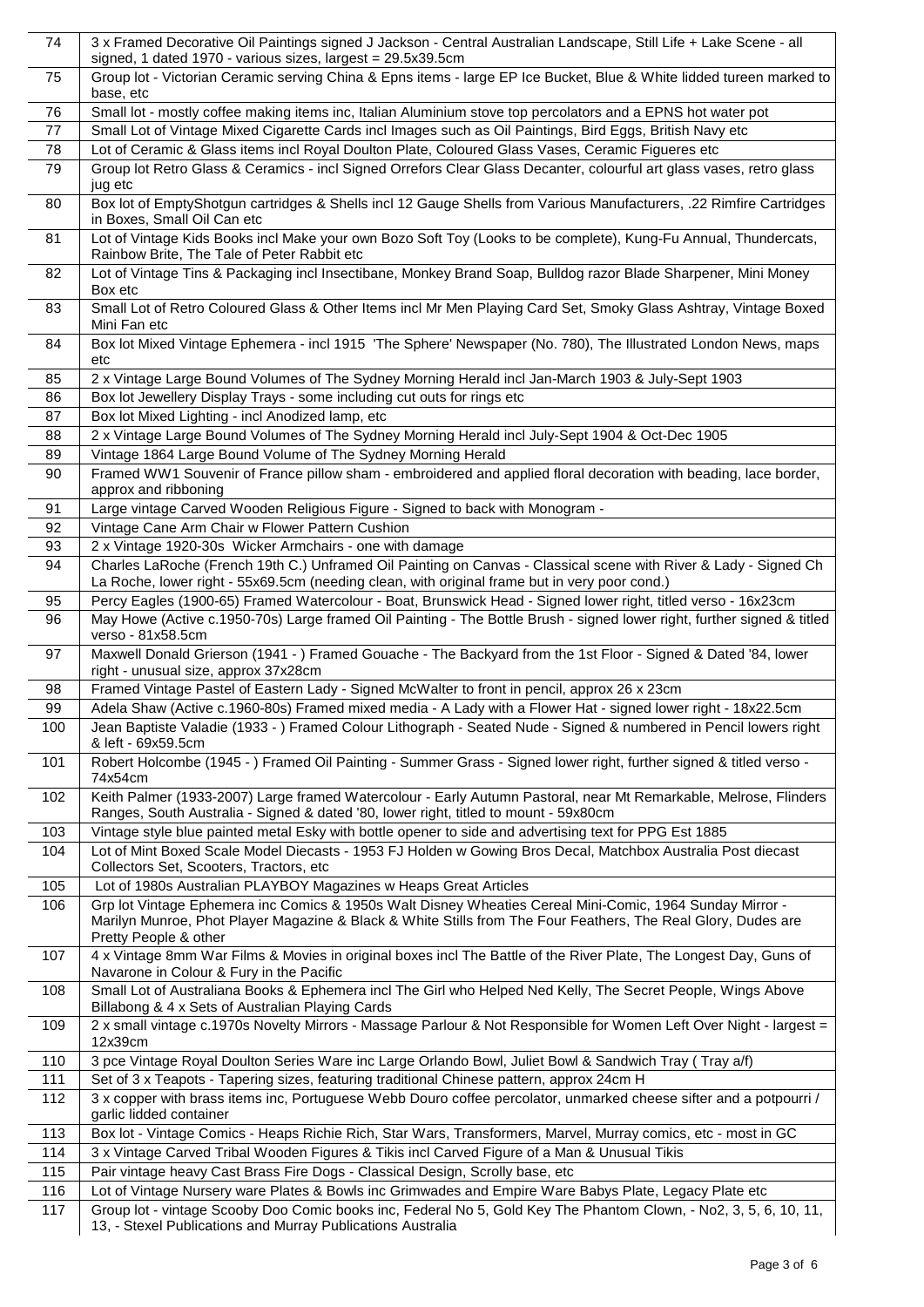| 118        | 4 x Vintage 8mm Cartoon Films in original Boxes incl Winnie The Pooh, Pinocchio, Woody Woodpecker, Tom &<br>Jerry& Bedknobs & Broomsticks                                                                                                    |
|------------|----------------------------------------------------------------------------------------------------------------------------------------------------------------------------------------------------------------------------------------------|
| 119        | 5 x Mint Boxed Matchbox Model of Yesteryear 1927 Talbot Van for Taystee Old Fashioned Enriched Bread                                                                                                                                         |
| 120        | Small lot Aero Books - c1910 Aero Manual & 2 x William Green books incl Famous Fighters & Famous Bombers of<br>the Second World War                                                                                                          |
| 121        | 4 x c1900s Leather Bound Religious Books inc Common Prayer, New Testament & Leather cased Hymns & Common<br>Prayer Books                                                                                                                     |
| 122        | Group lot - Retro Plastic & Bakelite Cups - 2 x telescopic Yellow + Green & White mottled + stacking set multicoloured                                                                                                                       |
| 123        | 2 x Cut Crystal perfume atomisers inc Crystal Pedestal base with bulbous bottle with etched flowers & Cut Crystal<br>with plain central section (both missing puffers) 14cm & 20cm H                                                         |
| 124        | 3 x vintage heavy cast Brass Crocodile Nutcrackers - largest = 35cm L.                                                                                                                                                                       |
| 125        | Vintage figural table lamp - hand painted cast metal eagle with outspread wings on a wooden base and Bakelite bulb<br>holder, approx 27cm H                                                                                                  |
| 126        | Signed Ken Strong & David Helfgott Print - David Helfgott at Cassegrain Discovery Concert - Signed by Ken Strong to<br>Lower Right & David Helfgott to Bottom Right, No. 10/300 - Approx 115 cm H x 81cm W                                   |
| 127        | Vintage Framed 1973 Rolling Stones Australian Tour Poster - Approx 63cm W x 84cm H                                                                                                                                                           |
| 128        | 3 x Vintage & Modern WHIPS - Large Fantasy style Bound Bullwhip & 2 x Coachmans                                                                                                                                                              |
| 129        | Large Plastic Shop Sign for Jetset Travel - Approx 240cm W                                                                                                                                                                                   |
| 130        | Large lot - 2 x boxes + Bakelite & Plastic Art Deco & Retro Kitchenalia - S&P's, Moulds, Measuring Cups, etc - some<br>pieces branded, Colourful, etc                                                                                        |
| 131        | Set of 3 x Vintage Hand painted Fashion Engravings - approx 29 x 18cm                                                                                                                                                                        |
| 132        | Retro Cased Portable Everest Typewriter in Light Blue                                                                                                                                                                                        |
| 133        | 3 x Australian pieces - unmarked 1930s Mixing Bowl, Pat Sullivan Studio Pottery Vase + F Rentz Tasmanian Devil wall<br>plaque                                                                                                                |
| 134        | Group lot - Retro Art Glass Ashtrays & Bowls - Signed Blue Ball shaped, Orrefors, etc                                                                                                                                                        |
| 135        | Group lot - pretty China, brassware, etc - Carnival Glass Sugar & Creamer, Victorian c.1870s Cup & Saucer,<br>R/Doulton, Wedgwood, etc                                                                                                       |
| 136        | Group lot - Retro Novelty Ashtrays & china - Bull fighter Figure, Ellis, Wembley Australian Pottery Black cat Head, etc                                                                                                                      |
| 137        | Vintage Ceramic Slipper Bed Pan - Approx 38cm                                                                                                                                                                                                |
| 138<br>139 | Vintage Woodworking Plane marked Hunt MFG CO - cast iron and brass on wooden base<br>2 x French perfume bottles inc, Lalique Fleur de Fleurs by Nina Ricci & Oscar de la Renta Factice Bottle 19cm H                                         |
| 140        | Small Box of Heavy Metal CD Albums incl Judas Priest, SLAYER, Iron Maiden, Soinal Tap, Megadeth, Ozzy                                                                                                                                        |
| 141        | Osbourne etc<br>Group lot of Pottery & Ceramics Inc Australian Pottery 1930s Multi Coloured drip glaze Bowl, Lidded Sugar Bowl, Grey                                                                                                         |
|            | Bowl with stemmed proteas to inner base etc                                                                                                                                                                                                  |
| 142<br>143 | Group lot of vintage hardcover miniature books inc Thistle Library - The Scott country, Rob Roy, Birthday Books etc<br>Lot of Vintage Items incl 2 x Boxed Original Harley Davidson 1 Kit Piston Pin in their original boxes, Mcfralan Tiger |
|            | Brand Glass Paper Weight, 2 x Bottle Opener advertising Abbots & Fosters Lager etc                                                                                                                                                           |
| 144        | 2 x Pieces c.1930s English China - Crown Devon Widdicombe Fair Musical Tankard + Spode's Velamour dish -<br>Tankard 15.5cm H.                                                                                                                |
| 145        | 4 x Vintage 8mm Films in original Boxes incl The Three Stooges - Pardon my Scotch, The Three Musketeers, Hurry<br>Hurry! By W.C Fields & The Marx Bros. This is War?                                                                         |
| 146        | 2 Boxes Ladies Jewellery items incl Buttons, Necklaces, Brooches - Jewellery making items glass, faux pearl, wooden<br>beads, clasps, buckles etc                                                                                            |
| 147        | Vintage Men's Seiko 5 Automatic Watch - Glass has scratches                                                                                                                                                                                  |
| 148        | Vintage Melbourne Made "Boomerang" Bakelite Tobacco Container - Marks to inside                                                                                                                                                              |
| 149<br>150 | Vintage Enamelled 1930's Pheasant Bird Brooch<br>Vintage tumbled Amber Necklace - various colours, knotted - 55 cms L:                                                                                                                       |
| 151        | Richard Clements Australian Glass Perfume bottle - clear with frosted diamond pattern - red base and stylish shaped                                                                                                                          |
| 152        | stopper 7cm H<br>Signed Dian Akon - Scottish Pebble Paperweight Clear outer casing with green & white centre - etched signature.                                                                                                             |
| 153        | 1920s Art Deco Continental Porcelain figural perfume bottle - masked woman in flowing dress with cape, approx 9cm h                                                                                                                          |
| 154        | Boxed Swarovski Crystal faceted souvenir paperweight - Austria with blue and white eagle image - approx 3cm H                                                                                                                                |
| 155        | c1800s Cut Crystal Scent bottle with blue overlay with matching stopper 9.5cm                                                                                                                                                                |
| 156        | Victorian Tear drop shaped crystal scent bottle - faceted lower section silver hinged lid & collar with original glass<br>stopper approx 10cm H                                                                                              |
| 157        | Perthshire Crieff Scotland Glass Millefiori Paperweight - Whiskers - central Black & White cat - label to base                                                                                                                               |
| 158        | Perthshire Crieff Scotland Glass Millefiori Paperweight in original presentation box - Label to base                                                                                                                                         |
| 159        | Australian Gerry Reilly Art Glass paperweight - clear with black, tango and yellow ribbon swirls and scattered bubbles,<br>signed and dated to base, approx 7cm H                                                                            |
| 160        | Large c1900 oval translucent Carnelian brooch with 9ct rose gold setting, safety chain etc. approx 5. 5 cms L                                                                                                                                |
| 161        | Vintage Ladies 9 Carat Gold Watch - Marks sighted to inside of case, (band af)                                                                                                                                                               |
| 162        | Vintage Commemorative Military Paperweight - The Royal Army Medical Corps - London with multicolour base                                                                                                                                     |
| 163        | Vintage Commemorative Military World War I Glass Paperweight - Rising Sun - Australian Commonwealth Military<br>Forces to centre with coloured pebble base                                                                                   |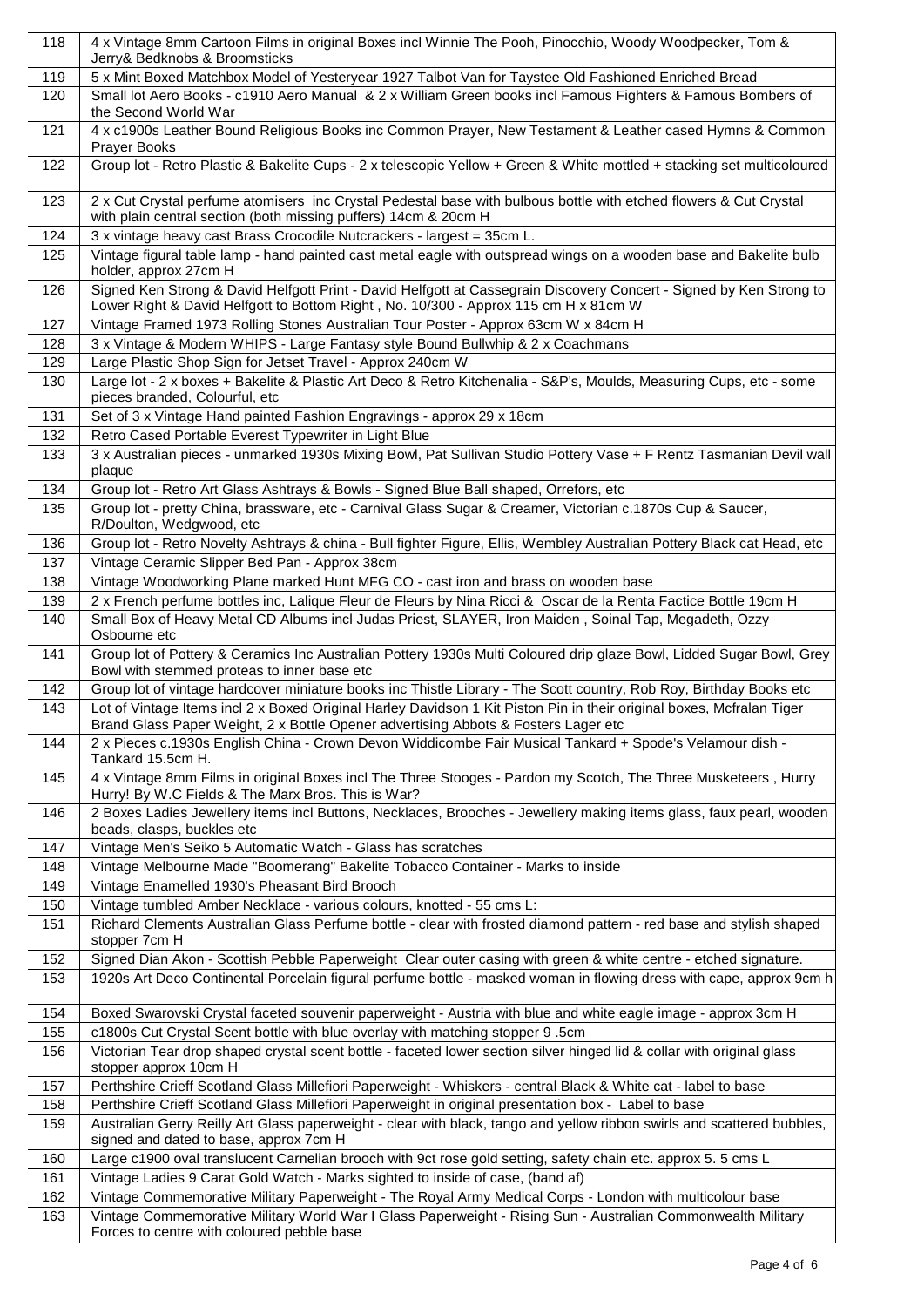| 164 | 2 x Australian Studio Glass paperweights - Melting Pot Glass / Gerry Reilly, clear domes with light and dark blue<br>swirls, signed to bases, approx 4cm H each                                                                                       |
|-----|-------------------------------------------------------------------------------------------------------------------------------------------------------------------------------------------------------------------------------------------------------|
| 165 | Perthshire - Scotland Paperweight - Lamp work central flower with white & Blue twists separated with white latticinio -<br>label to base approx 5cm H                                                                                                 |
| 166 | Circa 1881 English Sterling Silver calling card case - hinged top, rectangular with scroll edges, ornate scroll leaf<br>decoration, monogrammed shield to front, hallmarked Birmingham, maker - Hillard and Thomason, approx 10cm L, 85<br><b>GTW</b> |
| 167 | Whitefriars lead crystal Millefiori Paperweight - Multi faceted on a pedestal base.                                                                                                                                                                   |
| 168 | 18th Century Wedgwood Jasper perfume flask - Classical scene to front & back - Jasper banding to sides and around<br>collar with original stopper & screw top lid                                                                                     |
| 169 | Vintage Carved Japanese Netsuke - Scholar holding Scroll - signed to front of scroll - 5.5cm H.                                                                                                                                                       |
| 170 | Vintage Carved Japanese Netsuke - Man holding bunch of Grapes - signed to underside of base - 5cm H.                                                                                                                                                  |
| 171 | Vintage Carved Japanese Netsuke - Scholar Holding Implement & Scroll - signed to underside of base - 5.5cm H.                                                                                                                                         |
| 172 | Vintage carved Japanese Inro - Figure in Landscape to 1 side, floral design to the other, signed to front & back - 8cm<br>L.                                                                                                                          |
| 173 | Vintage carved Japanese Figure of a man seated in his Woodworking Shop - Amazing fine intricate detail, no marks<br>sighted - 8cm H.                                                                                                                  |
| 174 | 2 x vintage Walking Sticks - both with lovely grain to wood                                                                                                                                                                                           |
| 175 | Vintage book holder with decorative chip carved ends, approx 48cm L                                                                                                                                                                                   |
| 176 | 3 x Vintage & Modern Mirrored Trivets - large Blue Octagonal, etc                                                                                                                                                                                     |
| 177 | Vintage Ceramic Part Set Copeland Spode Polka Dot Dinner Set                                                                                                                                                                                          |
| 178 | Selkirk Scotland Glass Paperweight - Harlequin - white interior snow base- central bubble with blue & green ribbons -<br>etched details to base 1996 - 8cm H                                                                                          |
| 179 | Art Deco tall perfume atomiser - cut crystal body with black base and top, gilt metal foot and lid, approx 19cm H                                                                                                                                     |
| 180 | 3 x Royal Albert English China Tea Trios inc Brigadoon, Rainbow & Pink & white with roses                                                                                                                                                             |
| 181 | 2 x Vintage Cut Crystal Perfume Atomisers Gilt metal fittings with Puffers (Hardened) 12 .5cm & 25cm                                                                                                                                                  |
| 182 | Vintage squat crystal boudoir oil burner with crown like lid, flared form with decorative girth and star cut base, approx<br>14cm H                                                                                                                   |
| 183 | Victorian Japanese Moustache cup Hand painted leaves with blue borders                                                                                                                                                                                |
| 184 | Vintage Noritake Salad Dressing serving Bowl, Underplate & Spoon - Star Shaped & hand painted                                                                                                                                                         |
| 185 | James Dodson Australian (Tasmania) Art Glass Paperweight Clear with Yellow & White swirls & Internal Bubbles -<br>etched signature to base                                                                                                            |
| 186 | c1900s Crystal Perfume Bottle * Stopper with Hallmarked c1911 B/ham sterling silver Repousse collar 23cm H                                                                                                                                            |
| 187 | Vintage Japanese Hoya faceted cut crystal perfume bottle - prism Pagoda stopper, approx 14cm H                                                                                                                                                        |
| 188 | 20th Century German Thuringia Volkstedt porcelain figurine "The Bird Catcher" stamped to base, numbered V20722,<br>approx 21cm H                                                                                                                      |
| 189 | Group lot items inc, Art Deco Bakelite Cutex nail polish set holder - burgundy with black streamline design (missing<br>one bottle) and George Jensen packaging items.                                                                                |
| 190 | Early 1900s Crystal Scent Bottle & Stopper Hallmarked sterling silver Collar - pedestal base with cut panels to slender<br>neck. 27cm H                                                                                                               |
| 191 | Pair of Victorian Bristol Blue glass perfume bottles with ornate gilt and enamel stylised floral decoration - clear<br>stoppers, approx 14cm H                                                                                                        |
| 192 | Pair of Ceramic Blue Glaze Foo Dogs 18cm H                                                                                                                                                                                                            |
| 193 | Pair of Vintage Wedgwood Green Majolica Cabbage Leaf Plates                                                                                                                                                                                           |
| 194 | Pair of c1910 Crystal & Sterling Silver Perfume Bottles -Pyramid shape with pyramid stoppers - Hallmarked sterling<br>silver collars 17cm H                                                                                                           |
| 195 | Vintage Framed Wine, Spirits & Cordial Menu from 24 & 25 Whitechapel, England                                                                                                                                                                         |
| 196 | Vintage unopened bottle - c.1972 Veuve Clicquot Ponsardin Brut Champagne - 750ml, made for the Bicentenary 1772-<br>1972                                                                                                                              |
| 197 | 3 x copper items inc, 2 x coffee / chocolate pots with wooden handles and Bakelite knobs and lidded sugar pot - all<br>marked Mitchel Rose Rhodesia                                                                                                   |
| 198 | 19th Century porcelain perfume bottle - four sided squared form, blue ground and gilt with hand painted cameo scene<br>to front and back - reclining lady and gentleman with baskets, approx 10cm H                                                   |
| 199 | Late 1800s French Limoges Gallia Porcelain perfume bottle, blue with hand painted florals to front and back panels,<br>hand painted gilt trim and decoration, stamped and text to base - approx 12cm H                                                |
| 200 | Vintage Australian Pokerwork Doyley Press and contents - Kookaburra on a branch image - quantity of lace, crochet<br>and other doyleys                                                                                                                |
| 201 | 2 x Vintage Walking Sticks - incl Cane with Sterling Silver top                                                                                                                                                                                       |
| 202 | 1950's Vintage Advertising Flyer for '2 Bendigonians' - Bendigo Painting and Decorating Co. & The Plaza Theatre                                                                                                                                       |
| 203 | Original vintage Mounted WEG 1982 Carlton Football Club Premiership Poster - some damage sighted                                                                                                                                                      |
| 204 | c1911 Cut Crystal & Sterling Silver Scent Bottle Hobnail lower section with long faceted neck - Hallmarked Sterling<br>Silver screw top lid. 20cm H                                                                                                   |
| 205 | Perthshire Crieff Scotland Art Glass Millefiori Perfume Bottle - Millefiori to base of bowl and base - linear blue lines to<br>stopper 14cm H                                                                                                         |
| 206 | Australian H/C Book - The Education Departments Record Of War Services 1914 - 1919, photographic images with<br>accompanying text.                                                                                                                    |
| 207 | Victorian Moustache Cup - hand painted floral to interior & exterior of cup & Saucer - Blue Borders with gilt trim.                                                                                                                                   |
| 208 | Victorian Cheese Dome - Branch handle lightly ribbed with hand painted floral branches with birds                                                                                                                                                     |